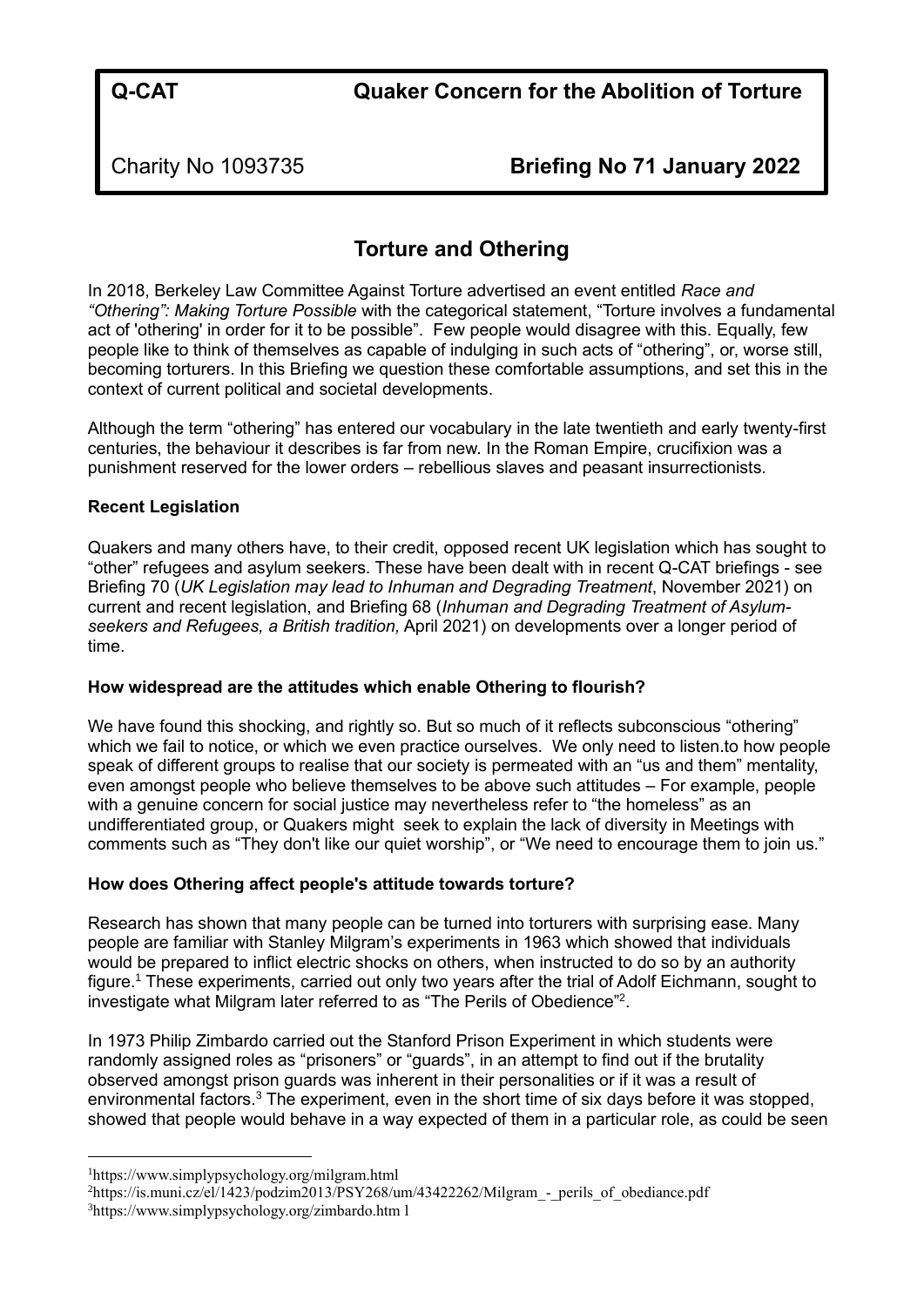in the "guards" becoming increasingly more brutal as the experiment continued, and indeed going beyond what had been expected of them. The experiment showed that individuals can lose their sense of self and individuality when wearing a uniform, conforming to the social role of the uniform. So what happens when you put on any kind of uniform? It immediately marks you out as a member of a group, and everybody else who is not in the group becomes an "other". The prime example of the uniformed force is, in any country, the army. There are many well-documented examples of how soldiers are brutalised; as recently as 1986, soldiers in Argentina were trained to torture dissidents.<sup>4</sup>

Also in 1986, two American psychologists claimed that any "ordinary" well-balanced and educated person could be trained to be a torturer. This training included brutal initiation rites such as being sworn at, punched, kicked, and forced to run until they collapsed. They were made to practise special rites which made them feel separate from society. When practising torture techniques they were praised for their "success" and punished for disobedience. They were also forced to undergo torture themselves. Although none of them took pleasure in these activities, they said that it was "part of the job" and that they had to obey authority. The psychologists said that these training techniques were similar to those used in the American military and pointed out that if, in the military, you are taught to kill people under obedience to authority, it is only one step further to torture people because people can convince themselves that this is a moral thing to do in certain situations<sup>5</sup>

As Jean-Paul Sartre pointed out, "The main thing is to make the prisoner feel that he does not belong to the same species."

## **Where does Britain stand in all this?**

The United Kingdom does not have a glorious track record when we look at our role in using torture and in training others to use torture.

In 2004 after the revelations of torture inflicted on prisoners in Abu Ghraib, a British special forces officer stated that it was clear that the prison guards were using "R2I" techniques but "didn't know what they were doing". British and US soldiers were trained in these "Resistance to Interrogation" techniques by themselves being submitted to such degradation techniques, but that information about such techniques had been disseminated in Iraq without proper checks or controls.<sup>6</sup>

Britain (like many other countries) has a long history of "Othering". In 2016, the then Prime Minister Theresa May echoed the Nazis' use of language when she told the Conservative Party conference that "if you believe you are a citizen of the world, you are a citizen of nowhere." While she claimed to be targeting the elite who jet-set between tax havens, this felt shocking to those who believe that we can be a citizen of our street, our village, our town, our continent, our world.

When in 2020 Nigel Farage described people arriving on the shores of Kent as "an invasion" and "a national humiliation", this encouraged Home Secretary Priti Patel to increase her attempts to block off all access to the UK for those seeking sanctuary. The language of "Othering" has now become a main pillar of the current government's rhetoric when discussing any form of immigration. Tabitha Baker, a researcher at Bournemouth University, has pointed out the dangers inherent in the use of the "us and them" terminology which leads to an over-simplification of the structure of our whole society, for example during the period preceding the Brexit referendum by "simplifying complexities into digestible ideas that appear to be cohesive and assumed to be accurate". Ultimately, the term "migrant" can come to become synonymous with "any unwanted person", including other vulnerable groups and minorities, who can be de-valued in the same way.<sup>7</sup>

<sup>4</sup><https://www.thetimes.co.uk/article/argentine-torture-exposed-gqwr7fwmh3f>

<sup>5</sup><https://www.latimes.com/archives/la-xpm-1986-12-14-me-3085-story.html>

<sup>6</sup><https://www.theguardian.com/uk/2004/may/08/iraq.iraq>

<sup>&</sup>lt;sup>7</sup>[https://blogs.lse.ac.uk/brexit/2020/08/19/the-othering-of-migrants-has-negative-consequences](https://blogs.lse.ac.uk/brexit/2020/08/19/the-othering-of-migrants-has-negative-consequences-for-society-at-large/)[forsociety-at-large/](https://blogs.lse.ac.uk/brexit/2020/08/19/the-othering-of-migrants-has-negative-consequences-for-society-at-large/)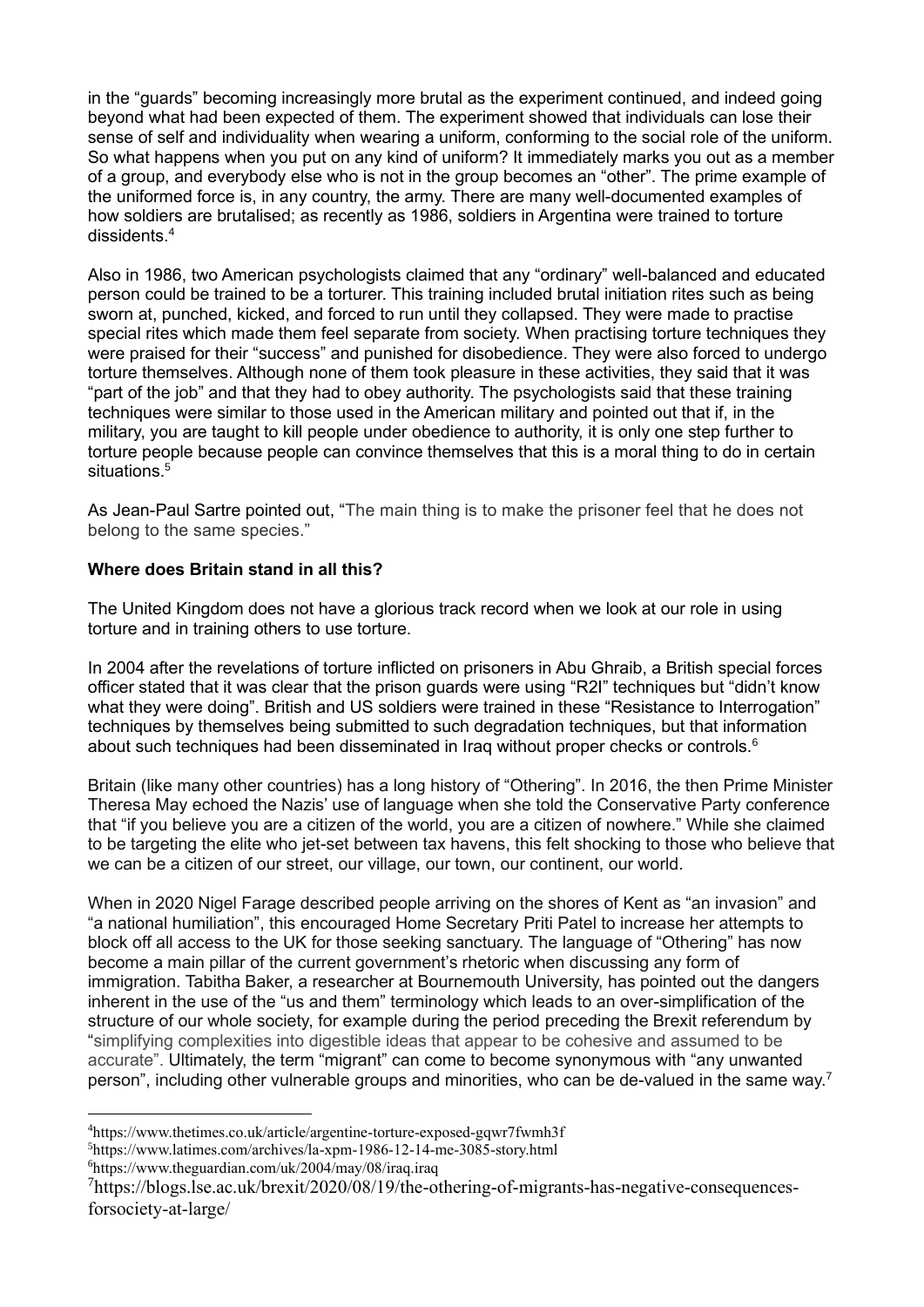#### **Who belongs – and who doesn't?**

The great Black American writer Toni Morrison wrote that people acquire respectability through the creation of an "Other". In creating and maintaining "Otherness" we deny people their personhood and individuality. They become a mass – "the Others" – while we insist that we ourselves are individuals.

Toni Morrison is of course focusing on race and racial divisions in the USA. But her ideas are relevant in other societies, for example in analysis of South African apartheid, the Nazis' treatment of Jews and Roma, the attitudes to indigenous people in the Americas and Australia. Here in the UK we have, for generations, "othered" migrants coming to our shores seeking safety. The dominant group (not necessarily the largest numerically) decides who qualifies as a fully-fledged member of society and who doesn't, and acts accordingly. There is a subconscious fear that the "Others" pose some kind of threat, and even if they don't, this fear can be created to consolidate the power of the ruling elite. The attributes of the "Other" can refer to skin colour, language, religion, or lifestyle.

In recent years, we have become familiar with the concept of "dog whistles", i.e. people can refer to "Others" in a coded way which is well understood. For example, when the Nazis used the term "vaterlandslose Gesellen" ("unpatriotic bunch") or "internationalists", they clearly meant Jewish people. These "dog whistle" phrases might sound innocuous, but they drip into our consciousness without our being aware of it, and we might even find ourself using them. For example, the term "inner city" is shorthand for an area with socio-economic problems and high levels of criminality.

## **How can we respond to Othering?**

First of all, we have to be aware and be prepared to challenge it. For example, if every Quaker spoke out every time somebody used the term "illegal immigrant" instead of "asylum seeker", this would at least go a little way to changing how refugees are perceived by the general public. We can applaud the historians who are challenging the accepted myths of our official history and who are doing what historians are meant to do; as David Olusoga said, "History doesn't exist to make us feel good, special, exceptional or magical. History is just history. It is not there as a place of greater safety."<sup>8</sup>

Many of us have been shocked by the physical walls being built all over the world to keep people out; but how many of us are equally shocked by the dehumanising language used when the government talks about "processing" people, rather than their cases? To what extent are we unconsciously absorbing attitudes which dehumanise those who are different from ourselves?

John A. Powell of Berkeley University has told us that the opposite of "Othering" is not "Saming" – it is "Belonging"; and that "belonging does not insist that we are all the same. It means we recognise and celebrate our differences, in a society where 'we the people' includes 'all the people'".<sup>9</sup>

Our challenge therefore is not only to look at the "end-product" (the torture) but also at the roots, and to start healing at the roots.

<sup>8</sup><https://www.theguardian.com/culture/2021/jun/07/david-olusoga-race-reality-historian-black-britishness> 9[https://www.theguardian.com/inequality/2017/nov/08/us-vs-them-the-sinister-techniques-of-othering-and-how-to](https://www.theguardian.com/inequality/2017/nov/08/us-vs-them-the-sinister-techniques-of-othering-and-how-to-avoid-them)[avoid-them](https://www.theguardian.com/inequality/2017/nov/08/us-vs-them-the-sinister-techniques-of-othering-and-how-to-avoid-them)